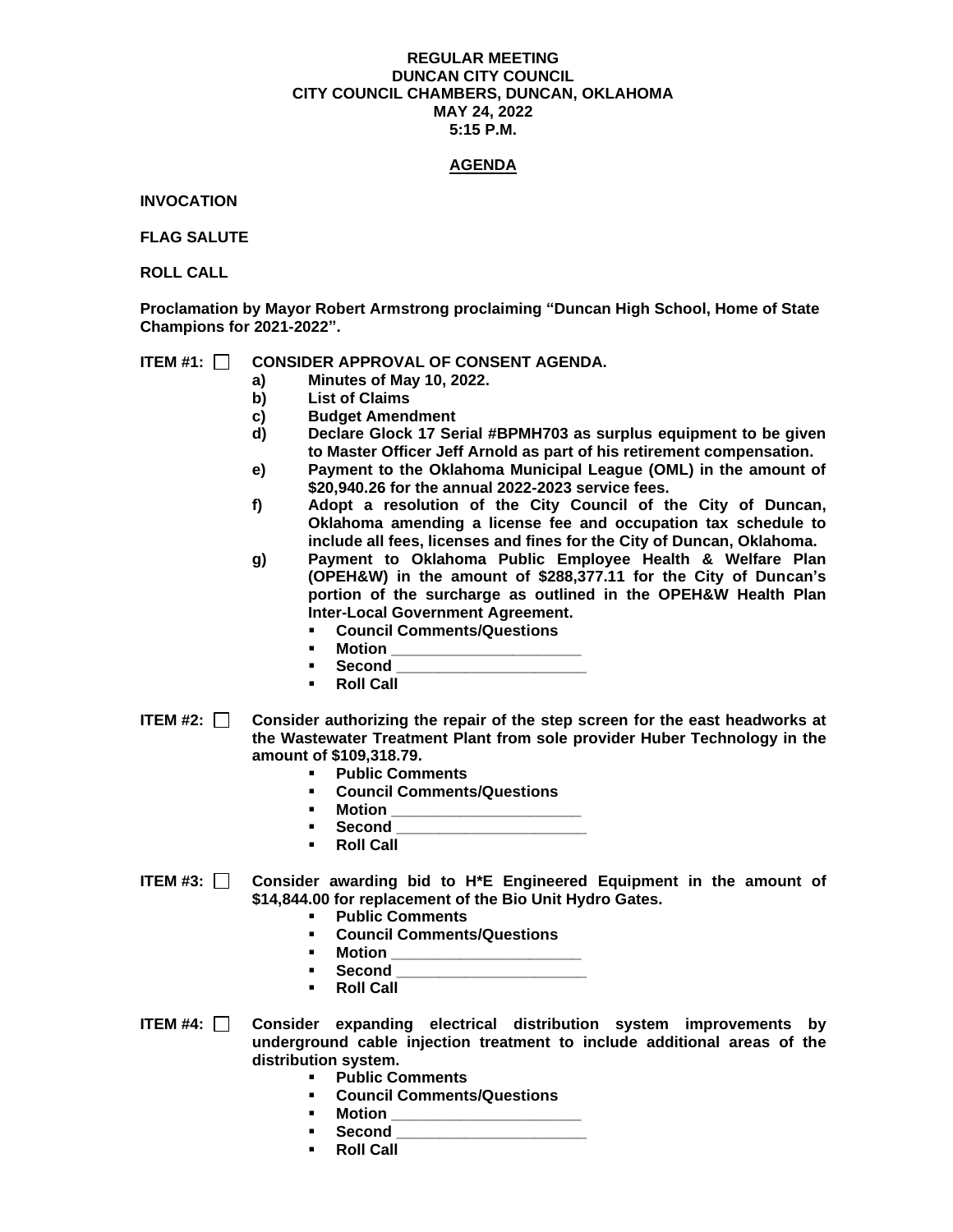- **ITEM #5: Consider authorizing the use of Precision Underground for Items A, B, D and F in the amount of \$153,312.00 and Third Generation Electrical Inc., for Items C and E in the amount of \$44,550.00 for boring on the Electric System Improvements 2022 in the total amount of \$197,862.00.**
	- **Public Comments**
	- **Council Comments/Questions**
	- **Motion \_\_\_\_\_\_\_\_\_\_\_\_\_\_\_\_\_\_\_\_\_\_**
	- **Second \_\_\_\_\_\_\_\_\_\_\_\_\_\_\_\_\_\_\_\_\_\_**
	- **Roll Call**
- **ITEM #6: Consider purchasing security equipment from Mil-com Security System's in the amount of \$32,425.00 plus shipping expenses.** 
	- **Public Comments**
	- **Council Comments/Questions**
	- **Motion \_\_\_\_\_\_\_\_\_\_\_\_\_\_\_\_\_\_\_\_\_\_**
	- **Second \_\_\_\_\_\_\_\_\_\_\_\_\_\_\_\_\_\_\_\_\_\_**
	- **Roll Call**

**ITEM #7: Consider approving a Use on Review application to allow a massage therapy home based business to occur at property located at 3005 Shelbie Circle, Duncan, Oklahoma.** 

- **Public Comments**
- **Council Comments/Questions**
- **Motion \_\_\_\_\_\_\_\_\_\_\_\_\_\_\_\_\_\_\_\_\_\_**
- **Second \_\_\_\_\_\_\_\_\_\_\_\_\_\_\_\_\_\_\_\_\_\_**
- **Roll Call**
- **ITEM #8: Consider taking action regarding a proposed contractual lease agreement with US Cellular for the placement of a monopole wireless communication tower to be located on City owned property at the Library.** 
	- **Public Comments**
	- **Council Comments/Questions**
	- **Motion \_\_\_\_\_\_\_\_\_\_\_\_\_\_\_\_\_\_\_\_\_\_**
	- **Second \_\_\_\_\_\_\_\_\_\_\_\_\_\_\_\_\_\_\_\_\_\_**
	- **Roll Call**

**ITEM #9: OTHER COMMENTS:**

**a) By the Public**

*Per State Statute the Mayor and Council will not be able to respond to any issues brought forward during this part of the agenda. The City Manager or the Staff will take your information and address the situation then reconnect with you. The Council Members are available before and after the meeting to address concerns on an individual basis.*

- **a) By the Council**
- **b) By the City Manager**

**ITEM #10: Adjournment**

- **Motion \_\_\_\_\_\_\_\_\_\_\_\_\_\_\_\_\_\_\_\_\_\_**
	- **Second \_\_\_\_\_\_\_\_\_\_\_\_\_\_\_\_\_\_\_\_\_\_**
	- **Roll Call**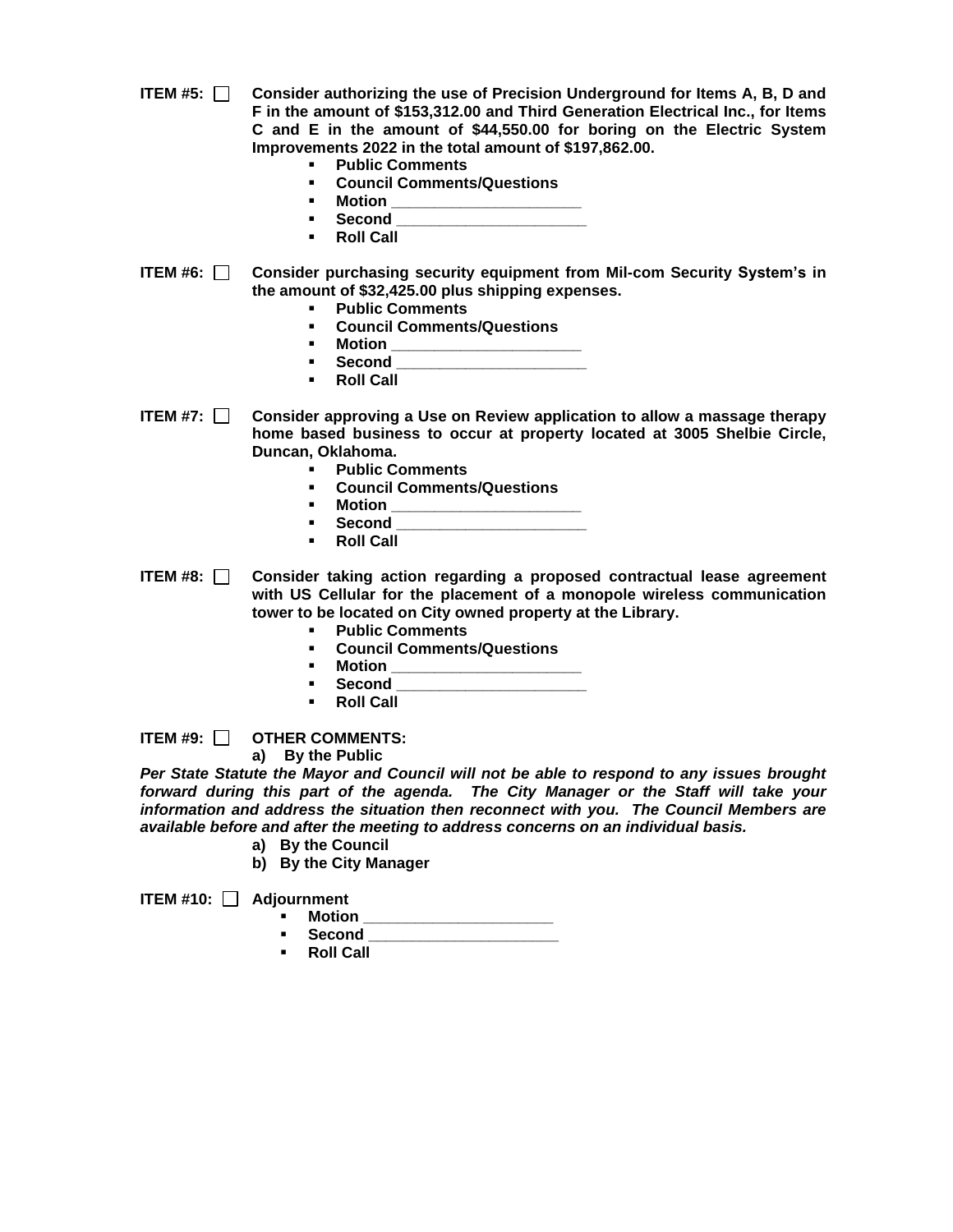#### **REGULAR MEETING DUNCAN PUBLIC UTILITIES AUTHORITY CITY COUNCIL CHAMBERS, DUNCAN, OKLAHOMA MAY 24, 2022 5:15 P.M.**

## **AGENDA**

**ROLL CALL**

**ITEM #1: CONSIDER APPROVAL OF CONSENT AGENDA**

- **a) Minutes of May 10, 2022.**
- **Public Comments**
- **Trustee Comments/Questions**
- **Motion \_\_\_\_\_\_\_\_\_\_\_\_\_\_\_\_\_\_\_\_\_\_**
- **Second \_\_\_\_\_\_\_\_\_\_\_\_\_\_\_\_\_\_\_\_\_\_**
- **Roll Call**

**ITEM #2: Consider approving Pay Request No. 3 to Freese and Nichols in the total amount of \$55,684.74 for services rendered in conjunction with the Clear Creek Lake Dam Phase II Embankment Evaluation.** 

- **Public Comments**
- **Trustee Comments/Questions**
- **Motion \_\_\_\_\_\_\_\_\_\_\_\_\_\_\_\_\_\_\_\_\_\_**
- **Second \_\_\_\_\_\_\_\_\_\_\_\_\_\_\_\_\_\_\_\_\_\_**
- **Roll Call**

**ITEM #3: Consider approving Portland Utilities Construction Co. LLC Pay Request No. 9 in the total amount of \$220,613.75 for services rendered in conjunction with the Sanitary Sewer Rehabilitation Project.** 

- **Public Comments**
- **Trustee Comments/Questions**
- **Motion \_\_\_\_\_\_\_\_\_\_\_\_\_\_\_\_\_\_\_\_\_\_**
- **Second \_\_\_\_\_\_\_\_\_\_\_\_\_\_\_\_\_\_\_\_\_\_**
- **Roll Call**
- **ITEM #4: Consider Pay Request No. 36 to Freese and Nichols in the total amount of \$2,137.87 on the Clear Creek Lake Spillway Project.** 
	- **Public Comments**
	- **Trustee Comments/Questions**
	- **Motion \_\_\_\_\_\_\_\_\_\_\_\_\_\_\_\_\_\_\_\_\_\_**
	- **Second \_\_\_\_\_\_\_\_\_\_\_\_\_\_\_\_\_\_\_\_\_\_**
	- **Roll Call**
- **ITEM #5: Consider authorizing the exchange of one (1) new 750kVA padmount transformer equivalent to Duncan's Serial Number M20F12260 to the City of Pawhuska per the Mutual Aid Agreement.** 
	- **Public Comments**
	- **Trustee Comments/Questions**
	- **Motion \_\_\_\_\_\_\_\_\_\_\_\_\_\_\_\_\_\_\_\_\_\_**
	- **Second \_\_\_\_\_\_\_\_\_\_\_\_\_\_\_\_\_\_\_\_\_\_**
	- **Roll Call**

**ITEM #6: Consider adopting a Resolution to participate in the Oklahoma Municipal Power Authority (OMPA) Hot Water Tank Rebate Program.** 

- **Public Comments**
- **Trustee Comments/Questions**
- **Motion \_\_\_\_\_\_\_\_\_\_\_\_\_\_\_\_\_\_\_\_\_\_**
- **Second \_\_\_\_\_\_\_\_\_\_\_\_\_\_\_\_\_\_\_\_\_\_**
- **Roll Call**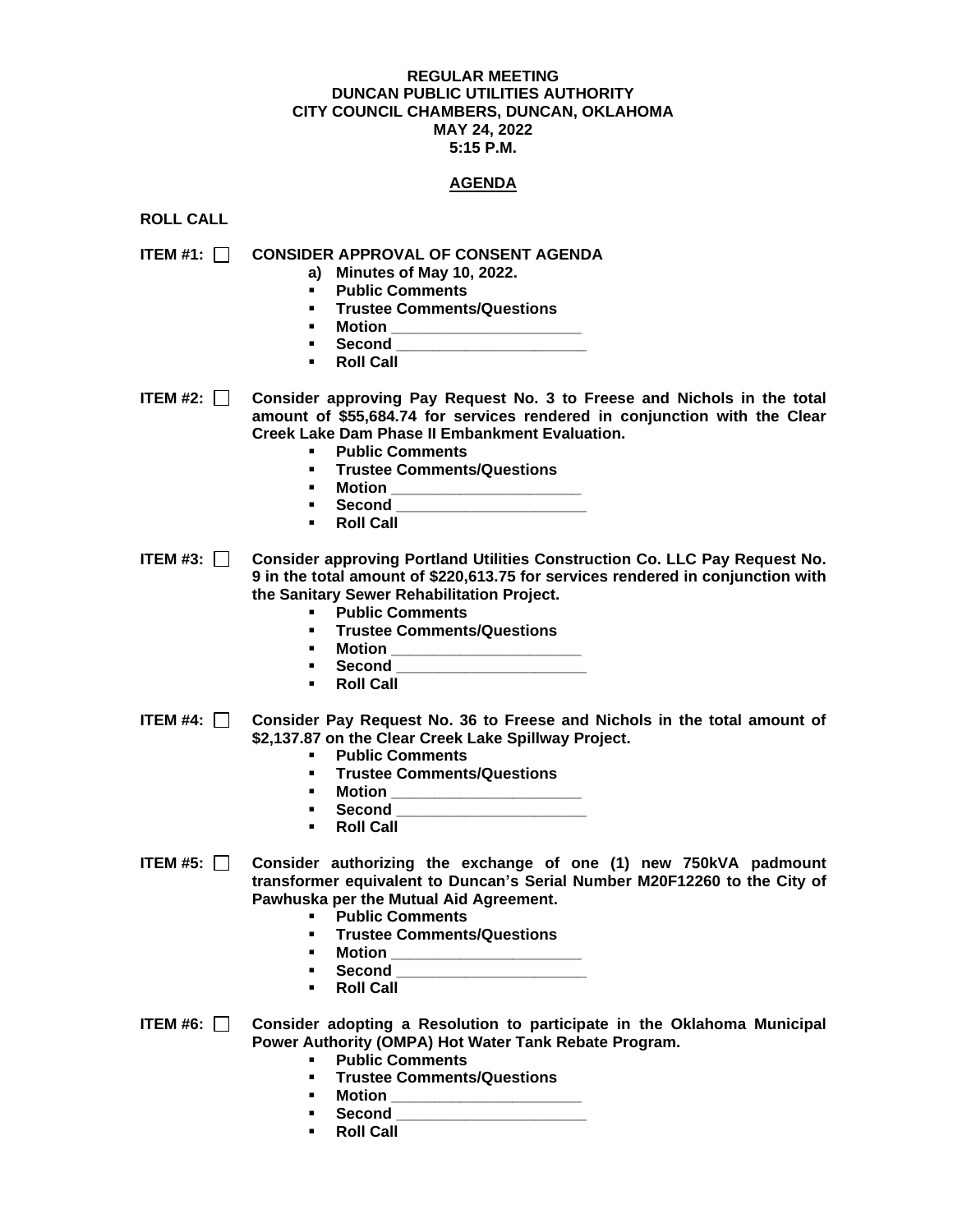**ITEM #7: Consider purchasing various materials from Elliott Electric in the amount of \$30,428.06 to be used to replenish stock for Duncan Power.** 

- **Public Comments**
- **Trustee Comments/Questions**
- **E** Motion \_
- Second
- **Roll Call**

**ITEM #8: Consider approving a Pole Attachment Agreement between the Duncan Public Utilities Authority and the Trace Fiber Networks, LLC.** 

- **Public Comments**
- **Trustee Comments/Questions**
- **Motion \_\_\_\_\_\_\_\_\_\_\_\_\_\_\_\_\_\_\_\_\_\_**
- **Second \_\_\_\_\_\_\_\_\_\_\_\_\_\_\_\_\_\_\_\_\_\_**
- **Roll Call**

**ITEM #9: OTHER COMMENTS:**

**a) By the Public**

*Per State Statute the Chairman and Trustees will not be able to respond to any issues brought forward during this part of the agenda. The General Manager or the Staff will take your information and address the situation then reconnect with you. The Chairman and Trustees are available before and after the meeting to address concerns on an individual basis.*

- **b) By the Chairman and Trustees**
- **c) By the General Manager**

**ITEM #10: Adjournment**

- **Motion \_\_\_\_\_\_\_\_\_\_\_\_\_\_\_\_\_\_\_\_\_\_**
- **Second \_\_\_\_\_\_\_\_\_\_\_\_\_\_\_\_\_\_\_\_\_**
- **Roll Call**